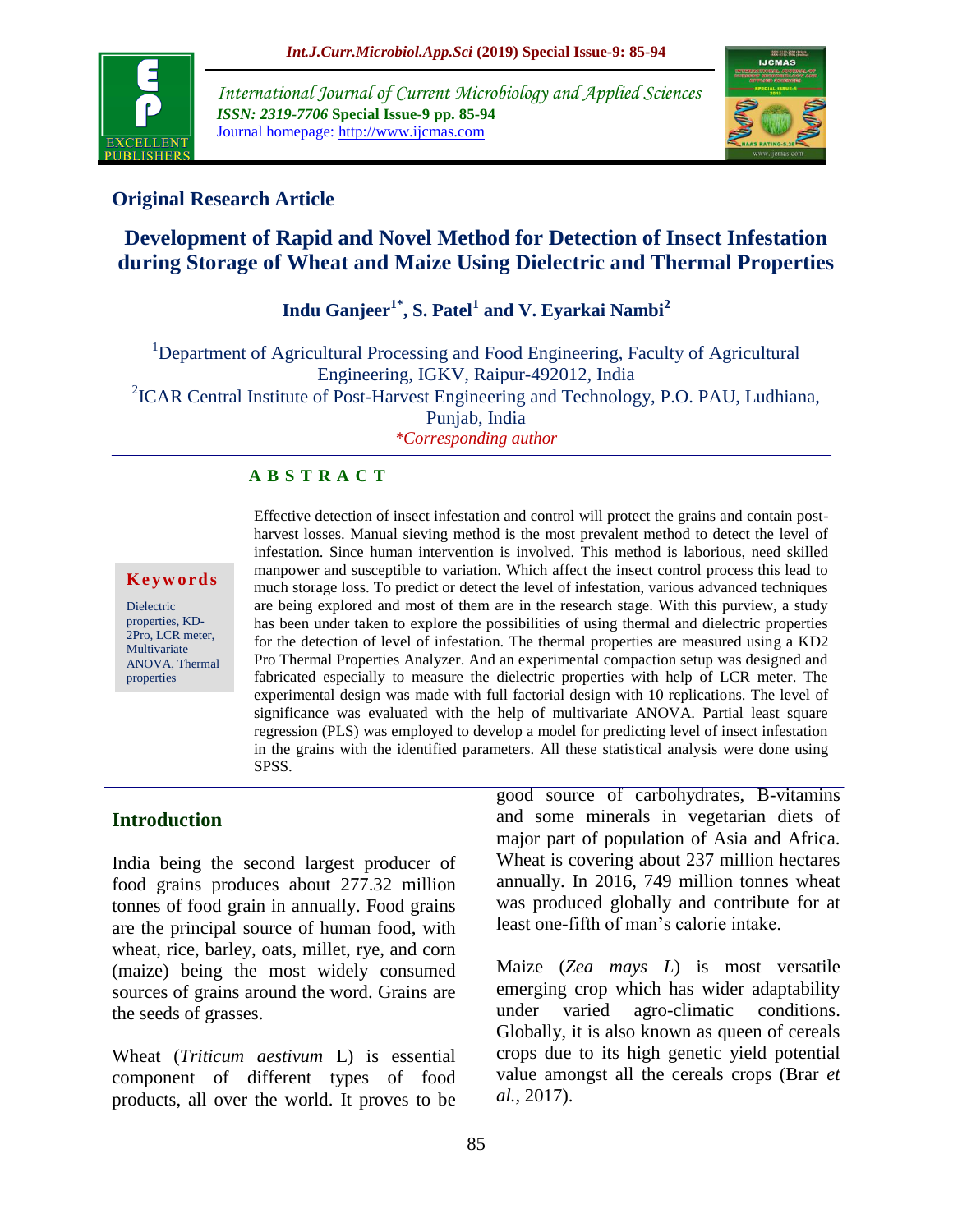Postharvest loss (PHL), a significant issue, 3.9-6.0% cereals are lost during harvest, postharvest operations, handling and storage in India (Nanda *et al.,* 2012). The Central Institute for Post-Harvest Engineering and Technology CIPHET, Ludhiana, Punjab, in a national level study reported losses of 4.65 to 5.99% in food grains at different post-harvest stages during 2014–15 (Jha *et al.,* 2015). This amounts to around 16 million tonnes of food grains that are lost every year. Losses in wheat and maize production are generally noticed at various stages like threshing, transport and storage. Also the attack of rodents and birds lead to losses in grain production of wheat.

Losses during storage are mainly due to attack by storage insect-pests, loss of moisture in grain, fungus infestation, rodent attack, and spillage. Since a huge amount of the wheat produce is lost during the storage of grains, various precautions need to be taken to prevent these losses. It has been estimated that between one quarter and one third of the world grain crop is lost each year during storage.

Much of this is due to insect attack. In addition, grain which is not lost is severely reduced in quality by insect damage. Many grain pests preferentially eat out grain embryos, thereby reducing the protein content of feed grain and lowering the percentage of seeds which germinate.

In general terms, these insect pests share many characteristics that are adaptive for survival in food storages. These include wide tolerance of differing environmental conditions such as temperature and relative humidity, a wider range of food habitats than many other insects, long lifespans with continuous reproductive activity, the ability to withstand long periods without food or

adaptability to alternative food resources, high fecundity and the ability to rapidly increase population size, and low detectability due to cryptic behavior or relatively small size (Cox and Collins, 2002; Rees 2004; Throne, 1994).

Grain selected for different porpoises is inspected to take preventative measure to reduce quality and quantity loss that might course during storage and transport. Stored grain is affected to both external and internal damage by insect, but internal infestations are the most difficult to detect. Detection internal insects in grains are important control measures for ensuring storage longevity, seed quality and food safety. Inspecting the infestation is labour intensive and many infested kernels may be undetected where an immature insect has not emerged from the kernel. Grain inspectors at milling facilities should know the quantity of hidden insect infestation so that loads with excessive infestations can be processed or diverted for other uses.

Though many researchers were reported about measuring moisture content of food grains using electrical properties, but very limited or almost nil study were reported about using dielectric and thermal properties for detection of insect infestation in the stored grains with this purview, a research work has been planned with the following objectives:

To study the dielectric properties of stored wheat and maize at various level of infestation.

To study the thermal properties of stored wheat and maize at various level of infestation.

To develop novel methodology for detection of insect infestation in stored wheat and maize using the above properties.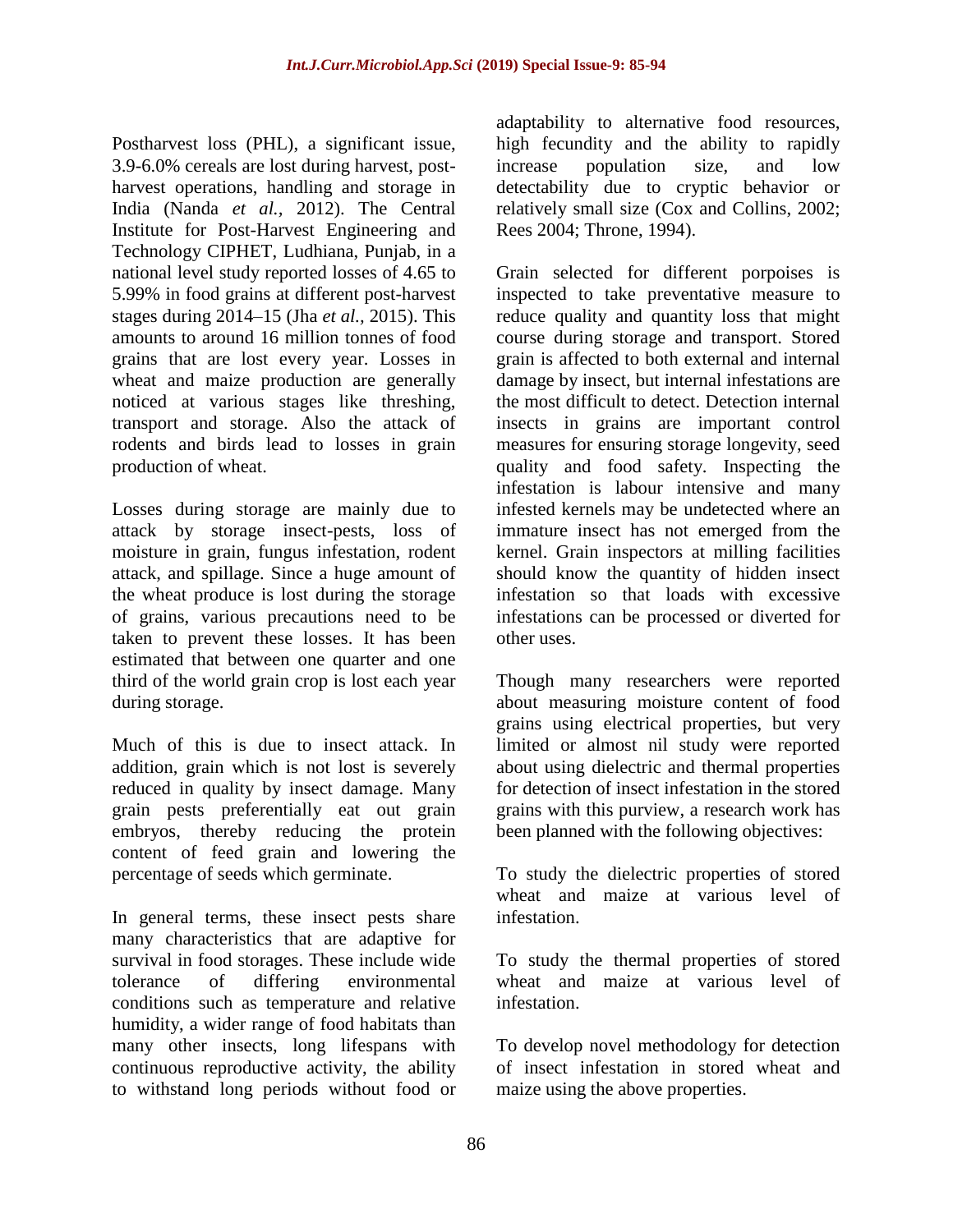#### **Materials and Methods**

#### **Raw material selection**

Freshly harvested wheat (PBW-343) from ICAR-CIPHET Abohar campus was taken for the experiment. Maize was procured from seed village of Malakpur bet, Ludhiana. The wheat and maize was pre-cleaned with sieves to separate course foreign material, ferrous particles, and dust to prepare the wheat sample. The grains were separated into two batches one for insect culturing operations and another one for thermal and dielectric properties measurement studies. The  $2<sup>nd</sup>$ batch grains were stored safety toll the experiments ends.

#### **Insect culturing**

As discussed in chapter 2 the major stored grain insects viz. The lesser grain borer, (*Rhyzopertha dominica*), Rice weevil (*Sitophilus granarius*) and Red flour beetle (*Tribolium castaeum*) were chosen for this study. Both larvae and adults of these insects are internal feeders, causing considerable damage to grain. Due to its wide tolerance of environmental conditions, it is an economically important pest worldwide (Fields *et al.,* 1993; Osuji, 1982). The insects for this study were obtained from an already existing culture in the environmental biology and food safety laboratory, CHIPHET, Ludhiana. The selected cleared fresh grains were infested with these insects in separate batches.

#### **Sample preparation for properties measurements**

The wheat and maize grains have been used for all the experiments. The grains were cleaned manually by the removal of all foreign matters such as stones, dirt and broken seeds. Twenty samples from both wheat and maize of each 50 g in weight were taken in a container and labelled properly.

The insect were sieved out from the cultured groups from the mixture of insect group, each type were separated meticulously, finally live and sound insects were identified from each group and selected for further experiments. Lesser grain borer was selected for wheat infestations and rice weevil for maize infestation. Each 50 g of sample was infested at various levels with the selected insect as given in design of experiments.

The wheat and maize grains were divided into 20 equal samples each of 50 g. In first sample five insects were placed. In subsequent samples the number of insects was increased by 5 each time. The measurement of different thermal and dielectric properties was done with whole grains as well as grounded flour form.

#### **Measurement of thermal properties**

The thermal properties are measured using a KD2 Pro Thermal Properties Analyzer (Decagon Devices Inc., Pullman, WA). The KD2 Pro is a handheld device. The KD2 Pro is a battery-operated, menu-driven device that measures thermal conductivity and resistivity, volumetric specific heat capacity and thermal diffusivity. The dual-needle sensor measures thermal conductivity, resistivity, volumetric specific heat capacity and diffusivity. In this research thermal properties were measured by dual- needle algorithm.

#### **Measurement of dielectric properties**

The digital LCR meter (MTQ4070 India) was used for determining the dielectric properties of wheat. The meter is capable of measuring inductance, capacitance and resistance. It is adopted double A/D converter core and largescale integrated circuits.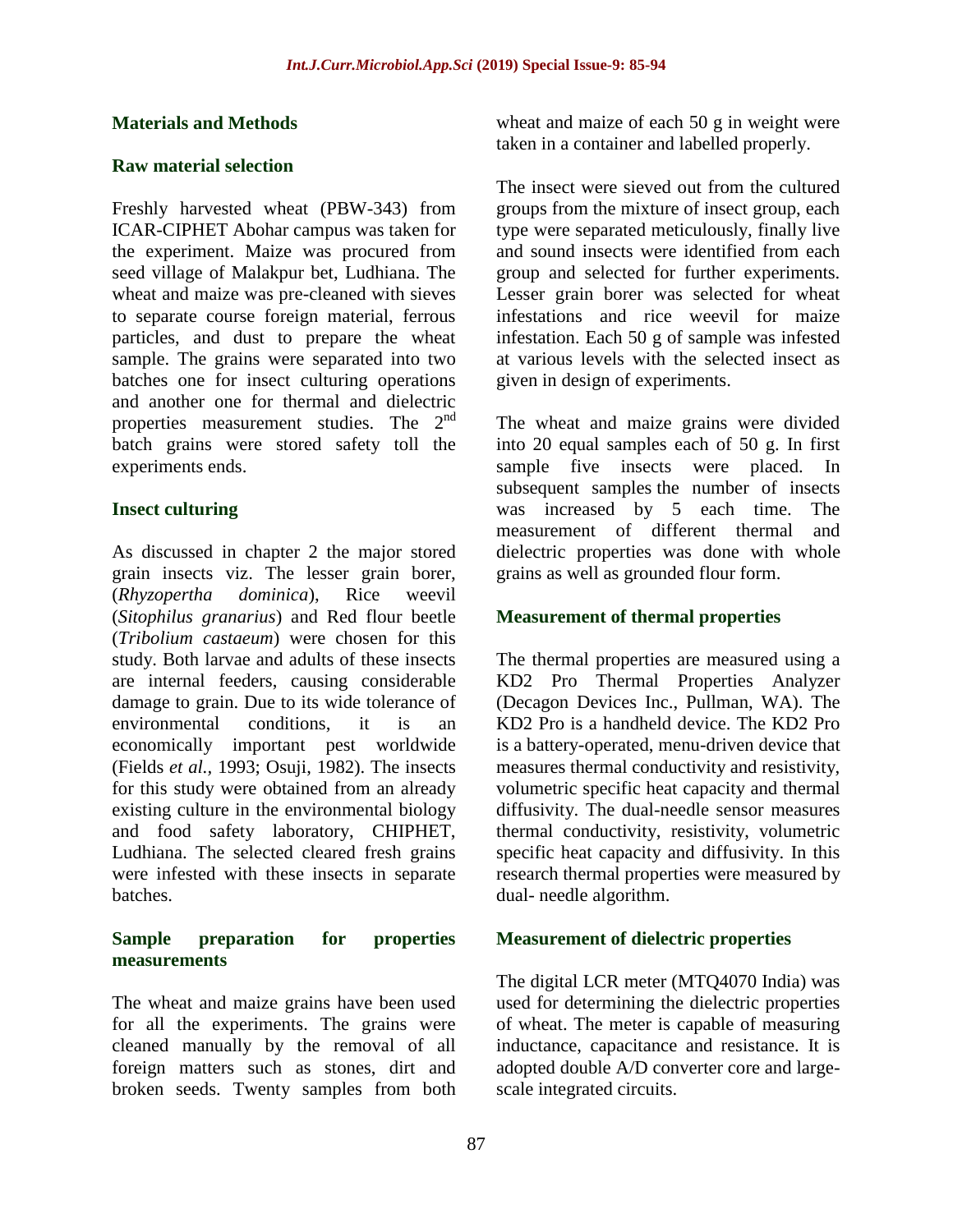#### **Experimental setup**

An experimental compaction setup was designed and fabricated especially to measure the dielectric properties with help of LCR meter as shown in fig.1. A mild steel cup of 101.6 mm diameter, 101.6 mm deep and 4 mm thickness was used as a same. One end is open and another was packed with 4 mm mild steel plate of 139.7 mm diameter. A mild steel frame was attached to the base plate as shown in plate 3.4 height of frame was 212 mm 5 mm to hold the bolt-handle arrangement, movable bolt length 241.3 mm, using bolt and handle the distance between copper electrodes are adjusted accordingly, The parallel plates used in this work shown in the figure consists of a two circular copper electrodes of 101.6 mm in diameter one of the plate was glued to the bottom of the cup and another was glued to lower side of the movable Bolt as shown in fig.1 and the copper plate was separated with the help of 5 mm acrylic plate to the mild steel plate both side.

Sample was placed in the cylinder, after that the screw above was tightened enough to move maximum compaction. The wire attached to the upper and lower plates were connected to LCR metre via alligator clips. Capacitance for each sample was recorded. The same process was repeated for each sample. For the next test, sample was grounded to flour and the process was repeated for measurement each sample.

### **Estimation of moisture content of grounded wheat and maize with insect**

50 g flour of wheat and maize with insect samples were taken for Moisture Content estimation. The Moisture Content (mc) was determined by keeping the samples in oven at 105° C for 4 hrs. The flour Moisture Content was determined by the following formula:

Where,

W<sub>1</sub> =weight of empty petri dish

W<sub>2</sub> =weight of petri dish +grain before drying

W<sub>3</sub> = weight of petri dish + grain after drying

(Source-AOAC, 1990)

### **Design experiments and statistical method**

### **Independent variable**

Infestation level viz. 5, 10, 15, 20, 25, 30, 35, 40, 45, 50, 55, 60, 65, 70, 75, 80, 85, 90, 95, and 100.

Grain viz. wheat and maize.

Sample form viz. whole grain and ground flour.

#### **Dependent variable**

Thermal properties viz. thermal conductivity, volumetric specific heat, thermal diffusivity and thermal resistivity.

Dielectric properties viz. capacitance.

Moisture content

The experimental design was made with full factorial design with 10 replications. The level of significance was evaluated with the help of multivariate ANOVA. The inter dependability was estimated between moisture content and thermal properties using paired 'T' test. In order to predict the level of infestation with the identified properties, multivariate analysis has been used. Partial least square regression (PLS) was employed to develop a model for predicting level of insect infestation in the grains with the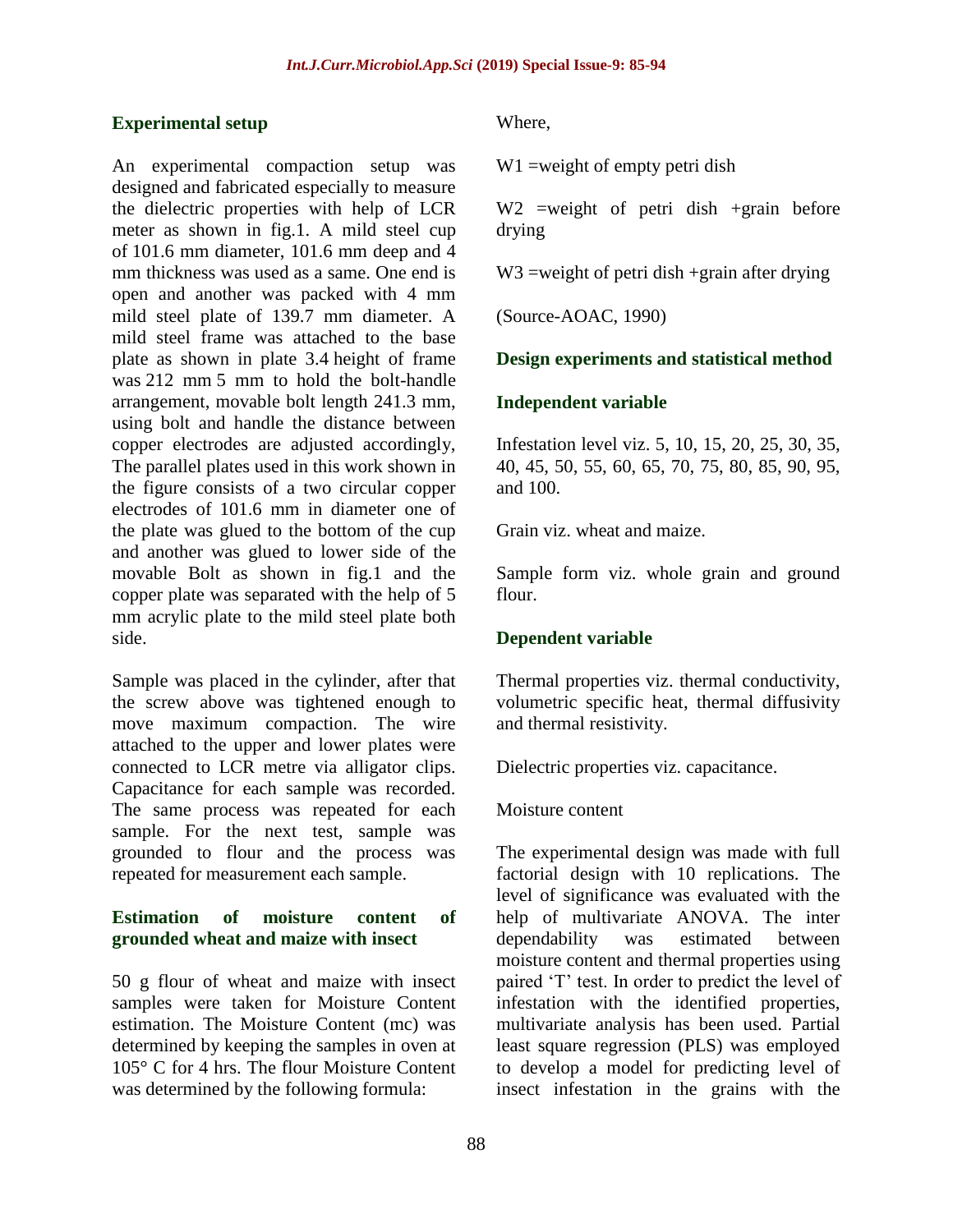identified parameters. All these statistical analysis were done using SPSS. The graphs were made with Microsoft Excel.

## **Results and Discussion**

# **Insect growth dynamics during culturing**

The numbers of insects remained nearly unchanged during the first 45 days for both wheat and maize due to the winter climate. But then the number of insects rapidly increased as the infestation period increased similar results were reported by Keskin and Ozkaya (2013). The rates of debris production and damaged grain in the infested wheat samples began to rise from the third month. The reason for population stasis is that, *Sitophilus granarius, Tribolium castaeum*, *Rhyzopertha dominica* are requires 30–40 days for growth from egg to adult. Additionally, the insects could not adapt to storage conditions in the first months of storage.

Nawrocka *et al.,* (2012) also explained that the degree of damage is directly related to the infestation rate. The growth of insect was highly correlated and highly significant to the level of infestation. The insect growth was found higher in the batch number 5 where mixtures of insects were infested. The lesser grain borer is whole grain lover on the other side red flour beetle is flour loving insect; this property would have mutually helped the insects for better growth.

### **Change in the thermal properties of whole wheat grains with respect to insect population**

The infested whole wheat grains showed significant increase in their thermal properties such as thermal conductivity, volumetric specific heat and thermal resistivity. The ANOVA has revealed that the change in

thermal conductivity volumetric specific heat and thermal resistivity were highly significant  $(P< 0.05)$  with respect to number of insect. The thermal conductivity was ranged from 0.1732 W/mK to 0.2456 W/mK, volumetric specific heat was ranged from 1.8871  $\text{MJ/m}^3\text{K}$  to 2.7321  $\text{MJ/m}^3\text{K}$  and thermal resistivity was ranged from 4.4005 mK/W to 5.8464 mK/W while increasing the insect population from 5 to 100 respectively.

# **Change in the thermal properties of ground wheat flour with respect to insect population**

The infested wheat flour showed significant increase in their thermal properties such as thermal conductivity, volumetric specific heat and thermal resistivity. The ANOVA has revealed that the change in thermal conductivity, volumetric specific heat and thermal resistivity were highly significant  $(P< 0.05)$  with respect to number of insect. The thermal conductivity ranged from 0.1128 W/mK to 0.1296 W/mK, volumetric specific heat range of  $1.2667$  MJ/m<sup>3</sup>K – 1.4370  $MJ/m<sup>3</sup>K$  and thermal resistivity ranged 7.4553 mK/W – 8.8859 mK/W while increasing the insect population from 5 to 100 respectively.

## **Change in the thermal properties of whole maize grains with respect to insect population**

The infested whole maize grains showed significant increase in their thermal properties such as thermal conductivity and volumetric specific heat, thermal diffusivity. The ANOVA has revealed that the change in thermal conductivity and volumetric specific heat were highly significant (P< 0.05) with respect to number of insect. The thermal conductivity was ranged from 0.2306 W/mK to 0.3391 W/mK and volumetric specific heat was ranged from 2.0265 MJ/m<sup>3</sup>K to 2.7233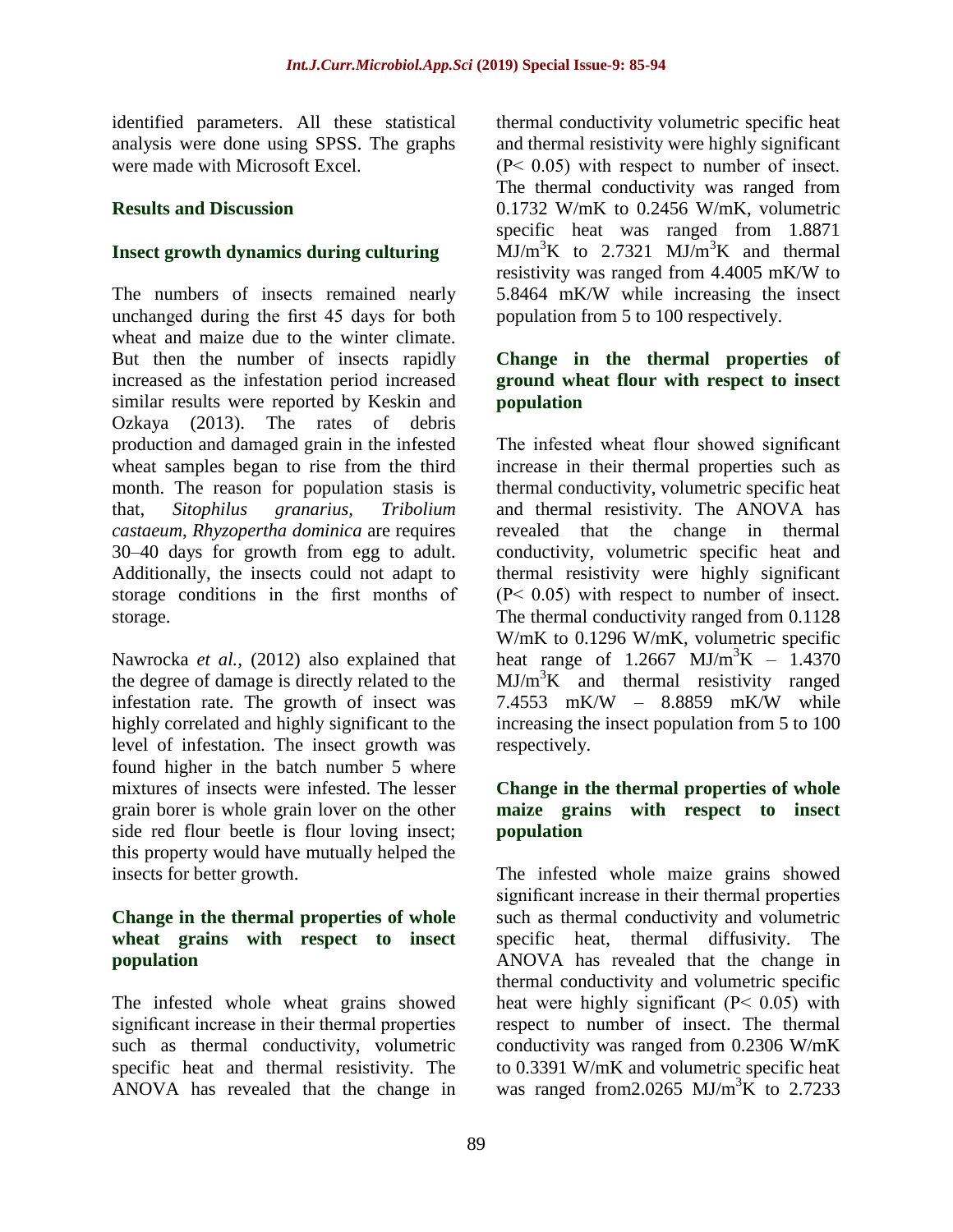$MJ/m<sup>3</sup>K$  while increasing the insect population from 5 to 100 respectively.

### **Change in the thermal properties of ground maize flour with respect to insect population**

The infested maize flour showed significant increase in their thermal properties such as thermal conductivity, volumetric specific heat, thermal diffusivity, and thermal resistivity. The thermal conductivity thermal resistivity were ranged from 0.1121 W/mK to 0.1759 W/mK, volumetric specific heat was ranged from  $1.2519$  MJ/m<sup>3</sup>K to  $1.6401$  $MJ/m<sup>3</sup>K$ , thermal resistivity was ranged from 6.6795 mK/W to 8.9329 mK/W and thermal diffusivity was ranged from 0.0897 mm2/sec

to 0.1013 mm2/sec while increasing the insect population from 5 to 100 respectively. The ANOVA has revealed that the change in thermal conductivity, volumetric specific heat, thermal resistivity and moisture content were highly significant  $(P< 0.05)$  with respect to number of insect.

## **Change in the conductance of whole wheat grains and ground wheat flour with respect to insect population**

The dielectric property i.e. conductance has been shown non-significant  $(P \ge 0.05)$ changes over the level of infestation in all the samples whole wheat grains and ground wheat flour.

# **Fig.1** Measurement of dielectric properties with help of LCR meter (MTQ4070)

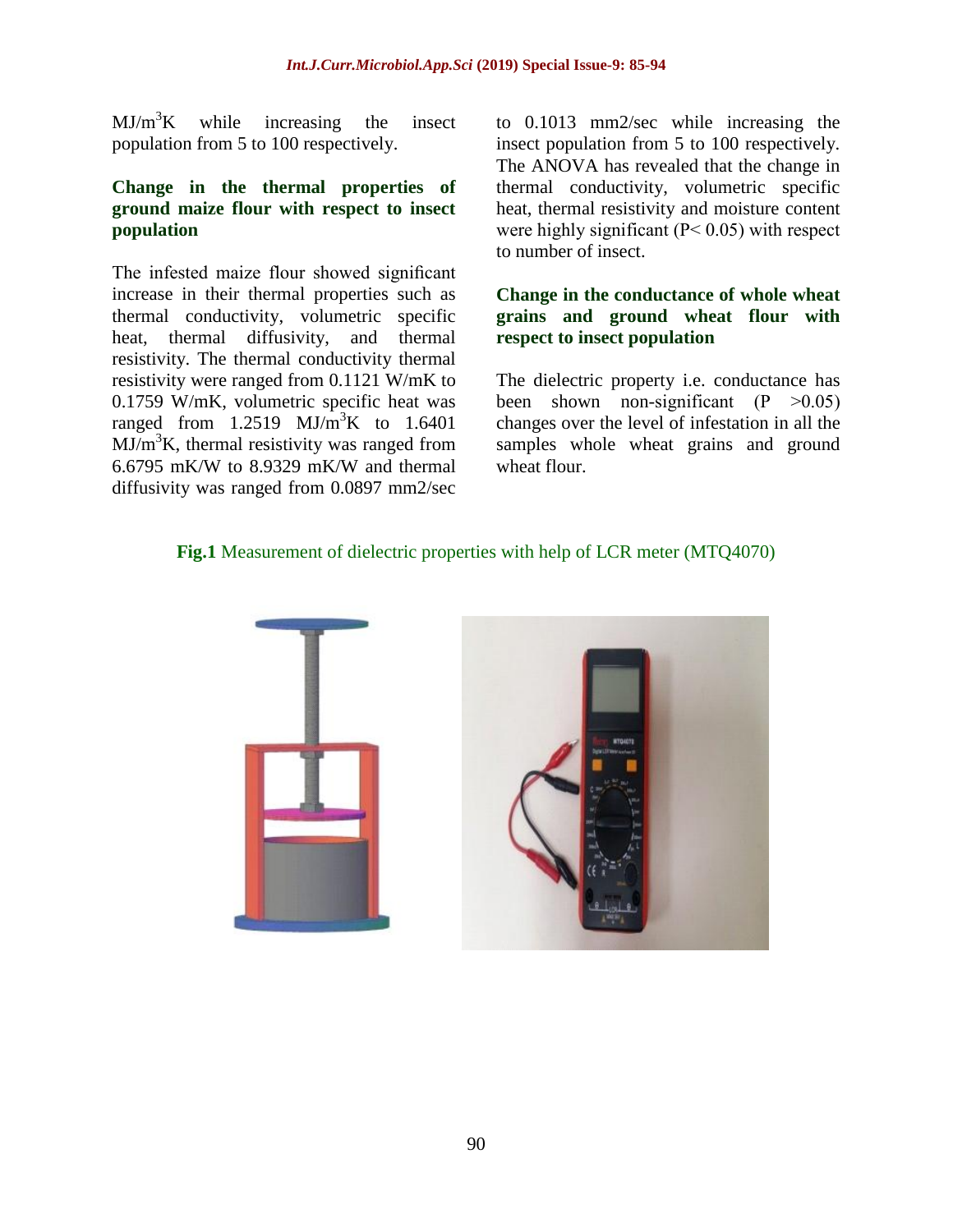**Fig.2** Variance explained by thermal properties 1. Thermal conductivity, 2. Volumetric specific heat of whole wheat grains in PLS



**Fig.3** Variance explained by thermal properties 1. Thermal conductivity, 2. Volumetric specific heat of ground wheat flour in PLS



**Fig.4** Variance explained by thermal properties 1. Thermal conductivity, 2. Volumetric specific heat of whole maize grains in PLS

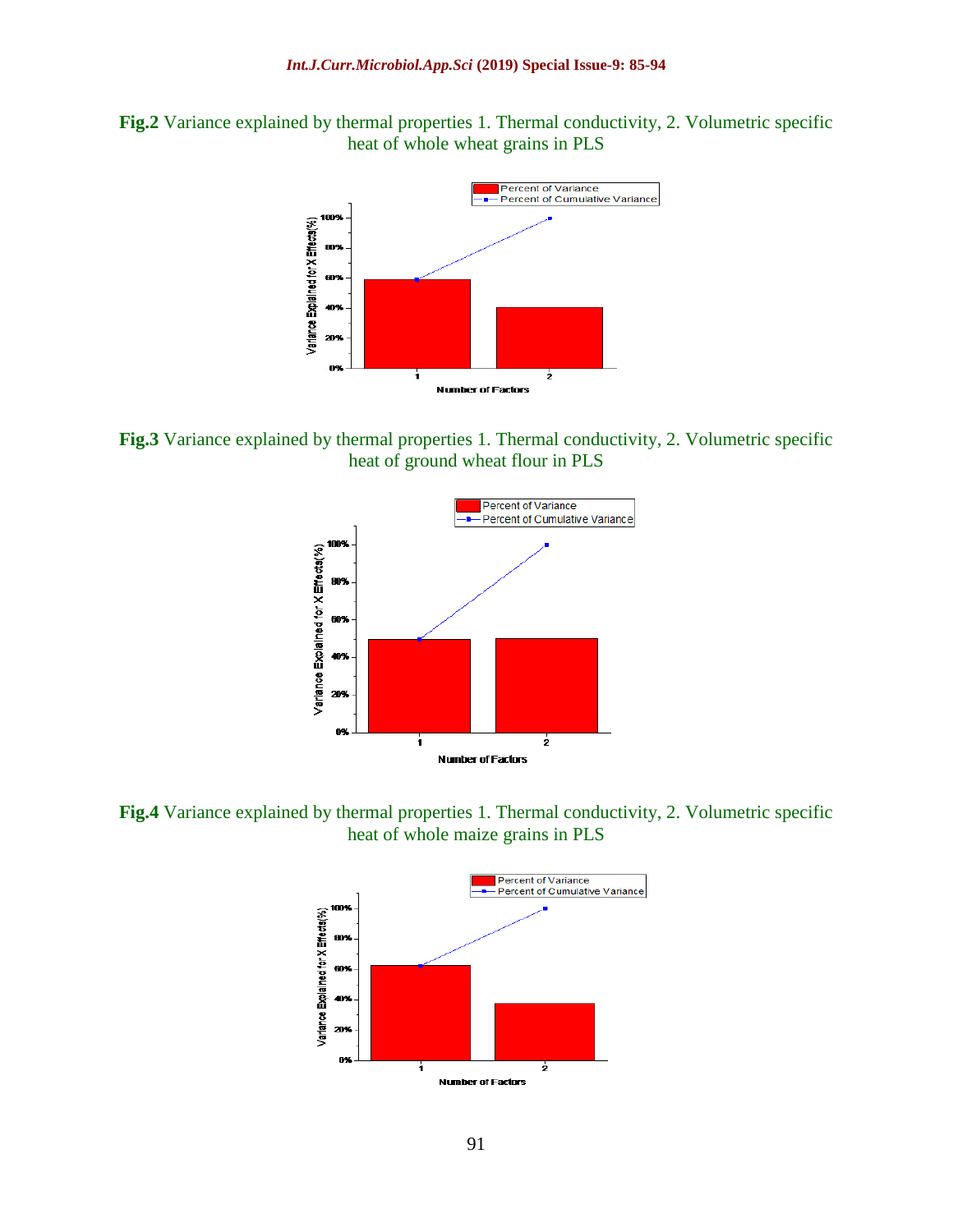



**Table.1** Results of PLS regression analysis with thermal properties of whole wheat grains and level of insect infestation

|                             |              | Per cent of Variance | Per cent of Cumulative |
|-----------------------------|--------------|----------------------|------------------------|
|                             | Coefficients | Explained            | Variance Explained     |
| Intercept                   | 23.29989     |                      |                        |
| <b>Thermal Conductivity</b> | 123.2098     | 59.22955             | 59.22955               |
| Volumetric Specific         |              |                      |                        |
| Heat                        | 2.02388      | 40.77045             | 100                    |

**Table.2** Results of PLS regression analysis with thermal properties of ground wheat flour and level of insect infestation

|                             | Coefficients | Per cent of Variance<br>Explained | Per cent of Cumulative<br>Variance Explained |
|-----------------------------|--------------|-----------------------------------|----------------------------------------------|
| Intercept                   | 96.9902      |                                   |                                              |
| <b>Thermal Conductivity</b> | $-183.25$    | 49.6899                           | 49.68992                                     |
| Volumetric Specific<br>Heat | $-246.11$    | 50.3101                           | 100                                          |

**Table.3** Results of PLS regression analysis with thermal properties of whole maize grains and level of insect infestation

|                             |              | Per cent of Variance | Per cent of Cumulative |
|-----------------------------|--------------|----------------------|------------------------|
|                             | Coefficients | Explained            | Variance Explained     |
| Intercept                   | 46.55129     |                      |                        |
| <b>Thermal Conductivity</b> | $-25.05464$  | 62.38975             | 62.38975               |
| Volumetric Specific Heat    | 111.74766    | 37.61025             | 100                    |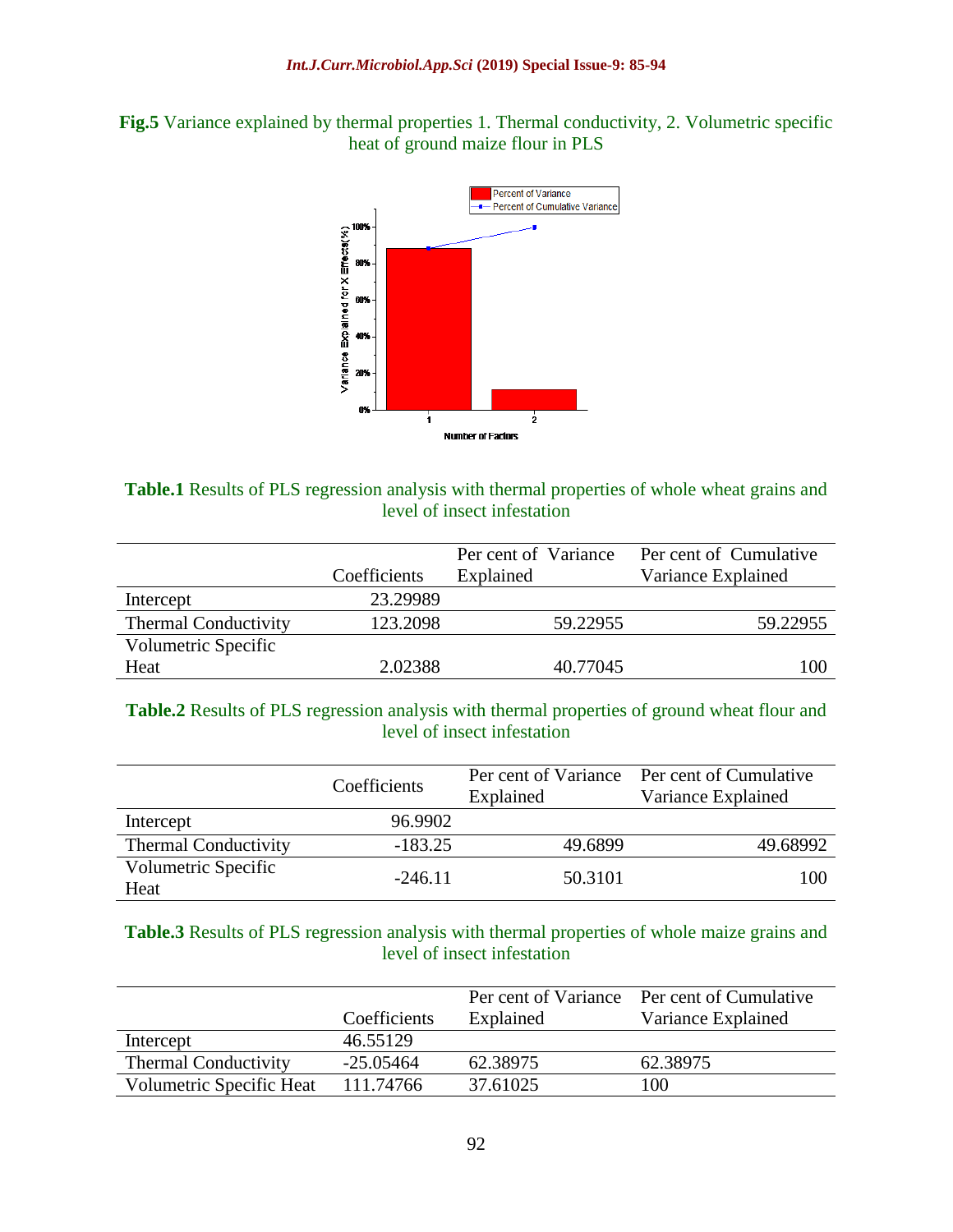|                             | Coefficients | Percent of Variance<br>Explained | Percent of Cumulative<br>Variance Explained |
|-----------------------------|--------------|----------------------------------|---------------------------------------------|
| Intercept                   | $-27.14421$  |                                  |                                             |
| <b>Thermal Conductivity</b> | -44.10163    | 88.52213                         | 88.52213                                    |
| Volumetric Specific Heat    | 60.83894     | 11.47787                         | 100                                         |

**Table.4** Results of PLS regression analysis with thermal properties of ground maize flour and level of insect infestation

### **Change in the conductance of whole maize grains and ground maize flour with respect to insect population**

The dielectric property i.e. conductance has been shown non-significant  $(P \geq 0.05)$ changes over the level of infestation in all the samples whole maize grains and ground maize flour.

## **Modelling of insect infestation for whole wheat grains and ground wheat flour**

Highly significant parameters were selected i.e. thermal conductivity and volumetric specific heat for PLS analyser. Modelling of insect infestation for whole wheat grains and ground wheat flour the result obtained from PLS it could be observed that thermal conductivity has explained the level of infestation around 60 % and 50%. Then volumetric specific heat explained around 41% and 51% of level of infestation.

## **Modelling of insect infestation for whole maize grains and ground maize flour:**

Highly significant parameters were selected i.e. thermal conductivity and volumetric specific heat for PLS analyser. Modelling of insect infestation for whole maize grains and ground maize flour the result obtained from PLS it could be observed that thermal conductivity has explained the level of infestation around 63 % and 89%. Then volumetric specific heat explained around 38% and 12% of level of infestation.

From the present study as summarized above, the following specific conclusions are drawn:

The thermal properties like thermal conductivity and volumetric specific heat values of the infested grains significantly increased with the increasing insect populations, in both wheat and maize.

The conductance had shown non-significant change with respect to insect infestation. More sensitive measuring device or compaction device may be used to get fruitful results. Since the conductance has showed non-significant results over the level of infestation, conductance properly has not been included in the modelling studies.

The significant parameters over the level of insect infestation i.e. thermal conductivity and volumetric specific heat have been considered for the PLS in order to model the infestation with respect to the measured properties. From all the modelling results, it could be concluded that thermal conductivity and volumetric specific heat can be used to develop the model for detecting level of insect infestation in wheat and maize.

# **References**

Brar, I.S., Dixit, A.K., Khurana, R. and Gautam, A., 2017. Studies on Physical Properties of Maize (*Zea mays* L.) Seeds. *Int. J. Curr. Microbiol. App. Sci*, *6*(10), pp.963- 970.